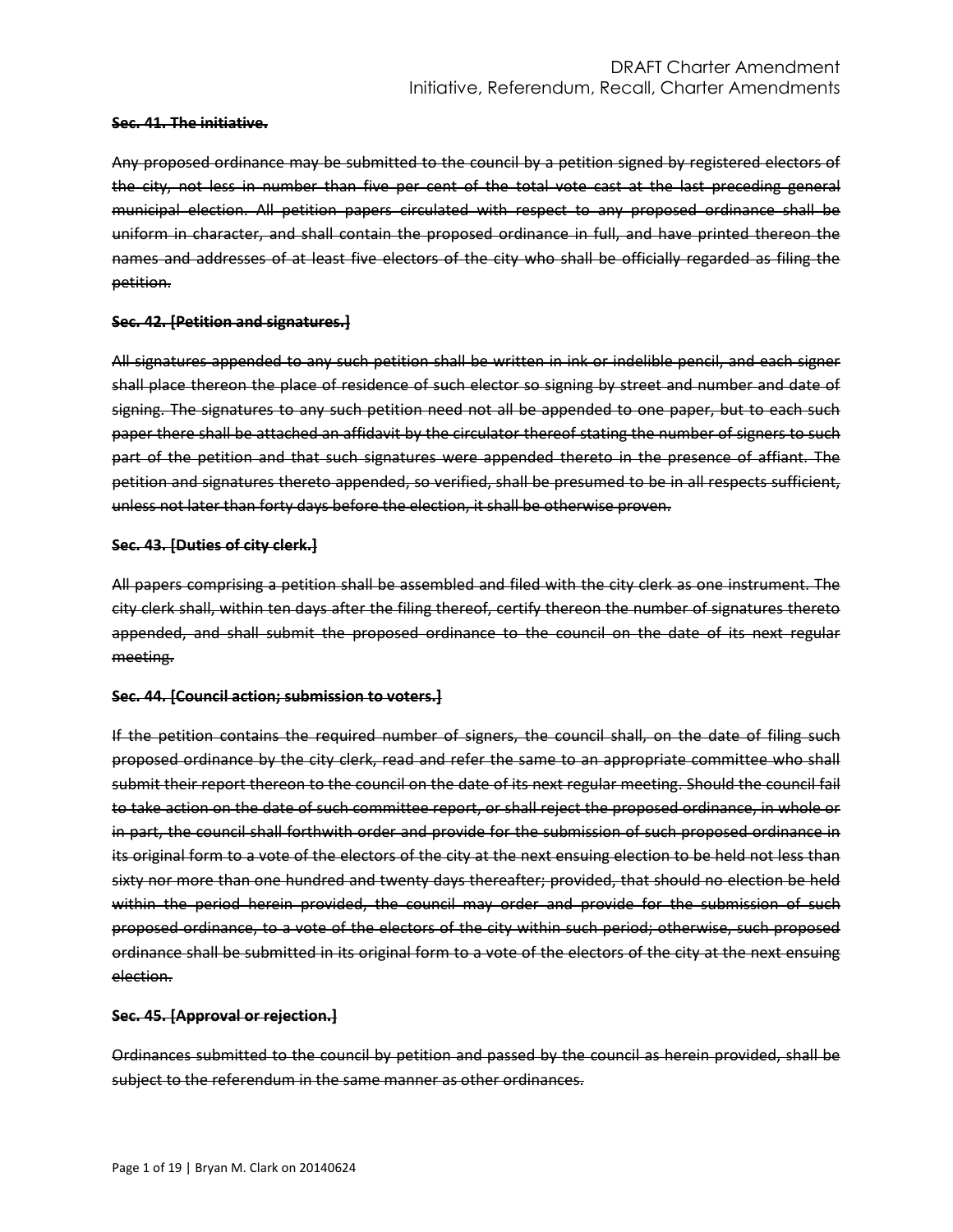Ordinances rejected or repealed by an electoral vote shall not be re-enacted, in whole or in part, except by an electoral vote.

Ordinances approved by an electoral vote shall not be repealed, amended or supplemented except by an electoral vote.

The adoption or rejection of ordinances submitted to an electoral vote shall take effect upon such adoption or rejection.

## **Sec. 46. [Ballots; levies; taxes.]**

The ballots used when voting upon any such proposed ordinance shall state the title of the ordinance to be voted on and below it the two propositions, "For the ordinance" and "Against the ordinance." Immediately at the right of each proposition there shall be a square in which by making a cross (x), the voter may vote for or against the proposed ordinance. If a majority of the electors voting on any such proposed ordinance shall vote in favor thereof, it shall thereupon become an ordinance of the city, provided, however, that if the ordinance submitted is for an issue of bonds or the levying of a tax, the number of votes necessary for adoption of such ordinance shall be the same as that required by the general laws of the state for the adoption of such measures by a vote of the electors.

### **Sec. 47. [Submission to council; publication.]**

Proposed ordinances for repealing any existing ordinance or ordinances, in whole or in part, may be submitted to the council as provided in the preceding sections for initiating ordinances. Initiated ordinances adopted by the electors shall be published as in the case of other ordinances.

### **Sec. 48. The referendum.**

No ordinance passed by the council except as otherwise provided by this charter, shall go into effect until thirty days after its final passage by the council. If at any time within said thirty days, a petition signed by registered electors of the city, not less in number than five per cent of the total vote cast at the last preceding general municipal election be filed with the city clerk requesting that any such ordinance be repealed or submitted to a vote of the electors of the city, it shall not become operative until the steps indicated herein have been taken. All petition papers circulated with respect to the repeal of any such ordinance shall be uniform in character and have printed thereon the names and addresses of at least five electors of the city who shall be officially regarded as filing the petition.

### **Sec. 49. [Signatures for referendum.]**

All signatures appended to any such petition shall be written in ink or indelible pencil, and each signer shall place thereon the place of residence of such elector so signing by street and number and date of signing. The signatures to any such petition need not all be appended to one paper, but to each such paper there shall be attached an affidavit by the circulator thereof stating the number of signers to such part of the petition and that such signatures were appended thereto in the presence of affiant. The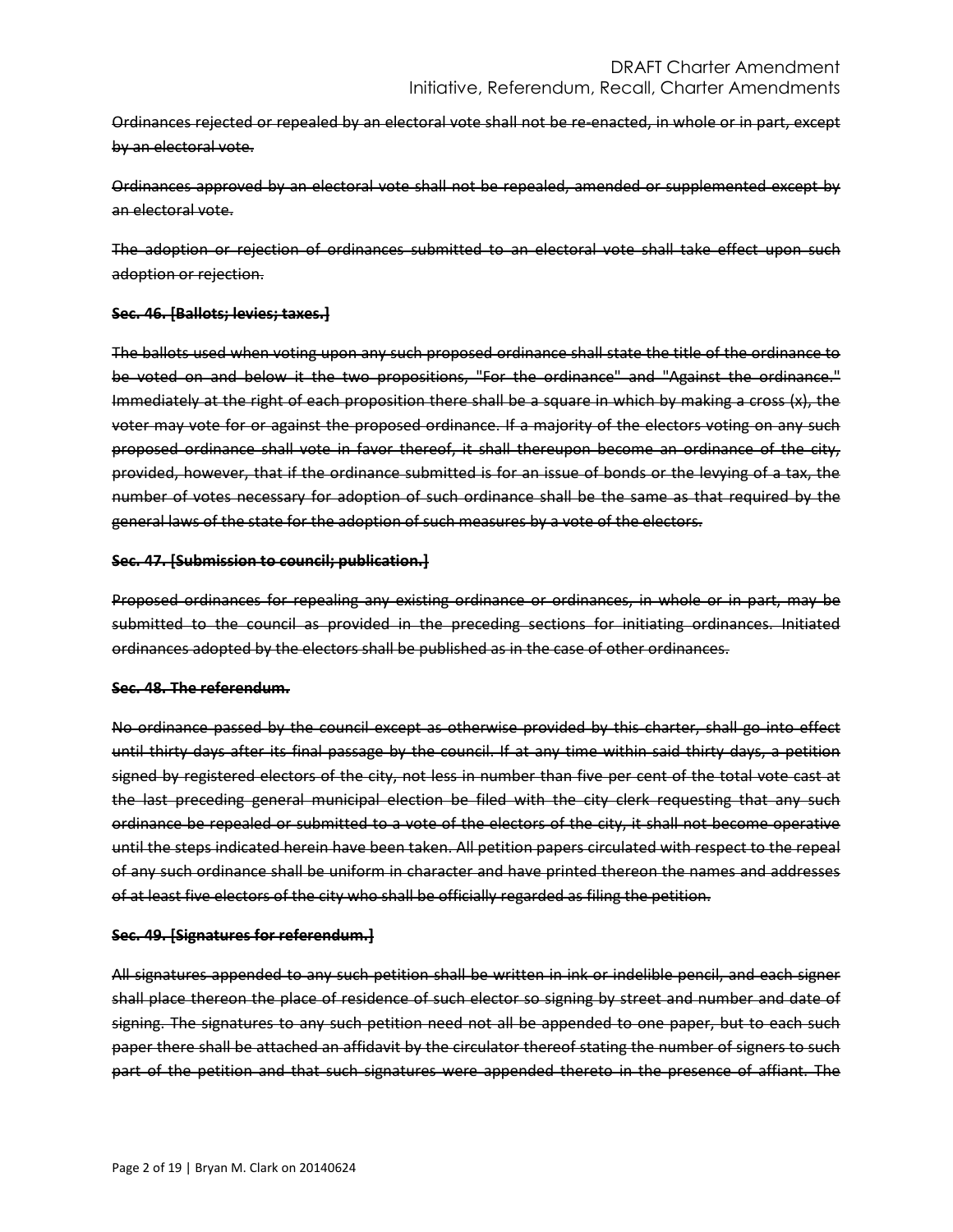petition and signatures thereto appended, so verified, shall be presumed to be in all respects sufficient, unless within fifteen days after the filing of any such petition it shall be otherwise proven.

#### **Sec. 50. [Action by clerk and council on petition.]**

All papers comprising any such petition shall be assembled and filed with the city clerk as one instrument. The city clerk shall, within ten days after the filing thereof, certify thereon the number of signatures thereto appended, and shall submit the petition to the council on the date of its next regular meeting. If the petition contains the required number of signers, the council shall, within thirty days after the date of filing such referendum petition by the city clerk, repeal the ordinance therein sought to be repealed, or shall order and provide for the submission of such ordinance to a vote of the electors of the city at an election to be held not less than sixty days thereafter.

#### **Sec. 51. [Referendum petition regulations; ballots.]**

Referendum petitions need not contain the text of the ordinance, the repeal of which is sought, but shall refer to such ordinance by its title, number and date of passage. They shall be subject in all other respects to the requirements for petitions submitting proposed ordinances to the council. Ballots used in referendum elections shall conform in all respects to those provided for in [Section 46](https://library.municode.com/HTML/16219/level2/CHTR_THECICOOH_INRE.html#CHTR_THECICOOH_INRE_S46BALETA) of this charter.

#### **Sec. 52. (Deleted 11-7-33.)**

#### **Sec. 53. Conflicting ordinances.**

If the provisions of two or more ordinances adopted or approved at the same election conflict, the ordinance receiving the highest affirmative vote shall prevail.

#### **Sec. 54. Referendum on emergency measures.**

Ordinances passed as emergency measures shall be subject to referendum in like manner as other ordinances, except that they shall go into effect at the time indicated in such ordinance. If, when submitted to a vote of the electors, an emergency measure be not approved by a majority of those voting thereon, it shall be considered repealed as regards any further action thereunder; but such measure so repealed shall be deemed sufficient authority for payment, in accordance with the ordinance, of any expense incurred previous to the referendum vote thereon.

#### **Sec. 55. When referendum does not apply.**

The following ordinances or measures shall not be subject to the referendum, but shall go into effect at the time indicated therein:

(a) The annual appropriation ordinance.

(b) In all cases where council is required to pass more than one ordinance or other measure to complete the legislation necessary to make and pay for any public improvement, the referendum shall apply only to the first ordinance or measure required to be passed and not to any subsequent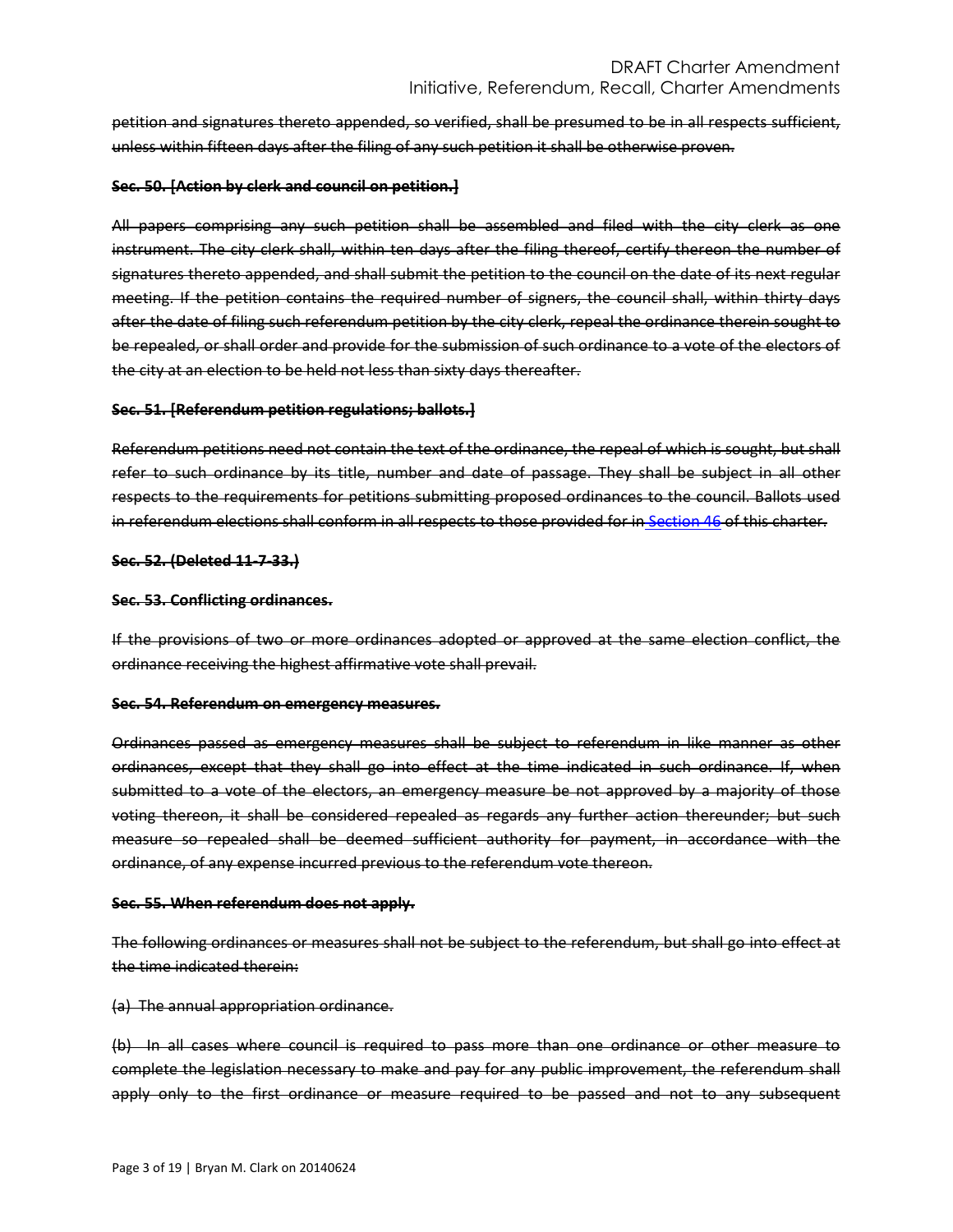ordinances or measures relating thereto, and said first ordinance or measure shall clearly state the purpose and general scope of the improvement.

(c) Ordinances or resolutions providing for the approval or disapproval of appointments or removals by the mayor, and appointments or removals made by council.

(d) Action by the council on the approval of official bonds.

(e) Ordinances or resolutions providing for the submission of any proposition to a vote of the electors.

## **Sec. 56. Referendum—preliminary action.**

In case a petition be filed requiring that a measure passed by the council providing for an expenditure of money, a bond issue, or a public improvement be submitted to a vote of the electors, all steps preliminary to such actual expenditure, actual issuance of bonds, or actual execution of a contract for such improvement, may be taken prior to the election.

## **Sec. 200 41. Nominations and elections.**

(a) Elections. A general election for the choice of elective officers provided for in this charter shall be held on the first Tuesday after the first Monday in November in odd numbered years. Elections so held shall be known as regular municipal elections. Such other elections shall be held as may be required by law or provided for in this charter.

(b) Nominations. Candidates for all offices to be voted for at any municipal election under the provisions of this charter shall be nominated at a nonpartisan primary election to be held in odd numbered years on the same date as may be provided in the general laws of the state for the holding of primary elections.

(c) All elections provided for in this charter shall be conducted and the results certified in accordance with general laws of the state, unless otherwise provided for in this charter or ordinance of council.

(d) At each election, the electors voting therein may cast their votes for not more than the number of persons to be elected to the office in question.

Any matter which the general laws of the state, or this charter, requires a vote of the electorate for adoption, shall be submitted to a vote of the electorate at any regular municipal election or primary election to be held not less than sixty nor more than one hundred twenty days subsequent to the passage of the ordinance submitting the matter. If no regular municipal election or primary election is to be held within the period of sixty to one hundred twenty days subsequent to the passage of the ordinance submitting the matter, a special election shall be held within such time for that purpose. The ordinance submitting a matter to a vote of the electorate shall be certified by the city clerk to the proper election officials immediately upon passage by council. Not less than thirty days prior to such election the city clerk shall give notice to the electorate of the matter being submitted in the same manner as provided in Section 234 hereof in regard to proposed amendments to this charter. Except as otherwise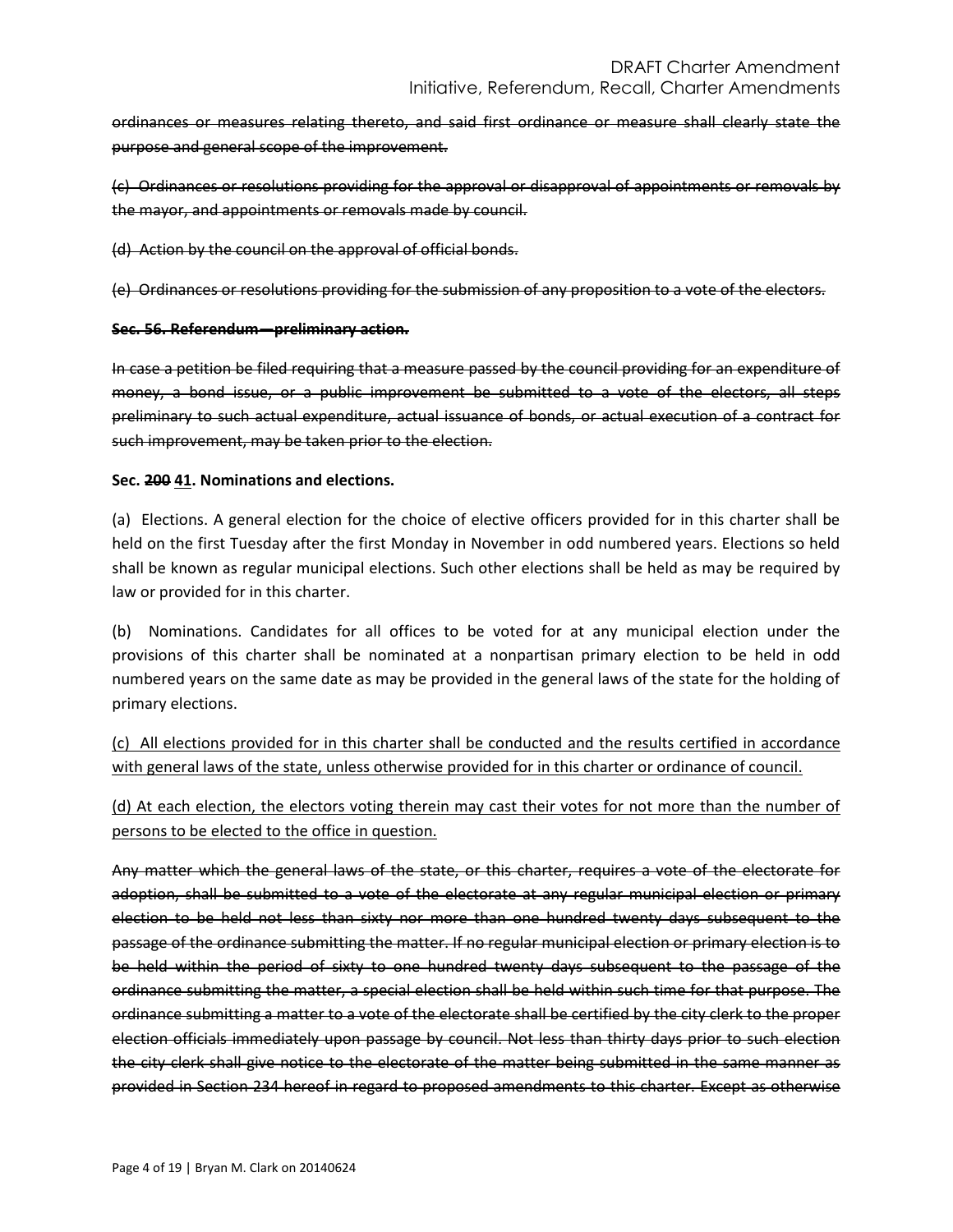provided for in the charter all elections shall be held and conducted and the results thereof ascertained and certified as provided by the general laws of the state and by the election authorities therein provided for.

# **Sec. 41-1. Political contributions.**

Nothing in this Charter charter, directly or through incorporation of state election laws, shall prevent the City city from adopting ordinances, enforcing requirements, or setting limits or disclosure requirements on campaign finances or monetary contributions relating to elections for City city ballot issues or offices.

## **Sec. 200-A. Woman's suffrage. [REPEALED]**

## **Sec. 201 41-2. Ballots.**

The ballots used in all All elections provided for in this charter shall be by secret ballot, and such ballots shall be nonpartisan, without party marks or designations. The whole number of ballots to be printed for any primary or regular election for the nomination or election of candidates for any office, shall be divided by the number of such candidates, and the quotient so obtained shall be the number of ballots in each series of ballots to be printed. The names of the candidates shall be arranged in alphabetical order and the first series of ballots printed. The first name shall then be placed last and the next series of ballots printed, and this process shall be repeated until each name shall have been first. These ballots shall then be combined into tablets with no two of the same order of names together. A space shall be provided for each office to be voted for, wherein the voter may write the names of any person for whom the voter may wish to vote. Municipal elections may be conducted either by use of paper ballots or by use of voting machines or by any other secret method as authorized by general law of the State of Ohio. If a method of voting other than paper ballots is used, the rotation of names of candidates shall be in accordance with the constitution and general law of the state.

# **Sec. 202 41-3. Nomination of council members and other officers.**

(a) Candidates for the office of city council member and for mayor, city attorney, and auditor, shall be nominated by a nonpartisan primary election. The name of any elector of the city shall be printed upon the primary ballot if there is filed with the election authorities a valid nominating petition in accordance with the following provisions, to-wit:

1. The requirements for Such-such petition form and circulation, and for the validation of such petition and the parts thereof and signatures thereon, shall be as provided for nonpartisan nominations in general laws of the state, unless otherwise provided for by this charter or ordinance of council the name and place of residence of each person whose name is presented for a place upon the ballot and that the individual is a candidate for the designated office of the city of Columbus, Ohio.

2. Such petition shall be signed by not less than one thousand registered electors  $\frac{1}{n}$  of the city and such signatures shall be affixed thereon no more than one year prior to the date of filing.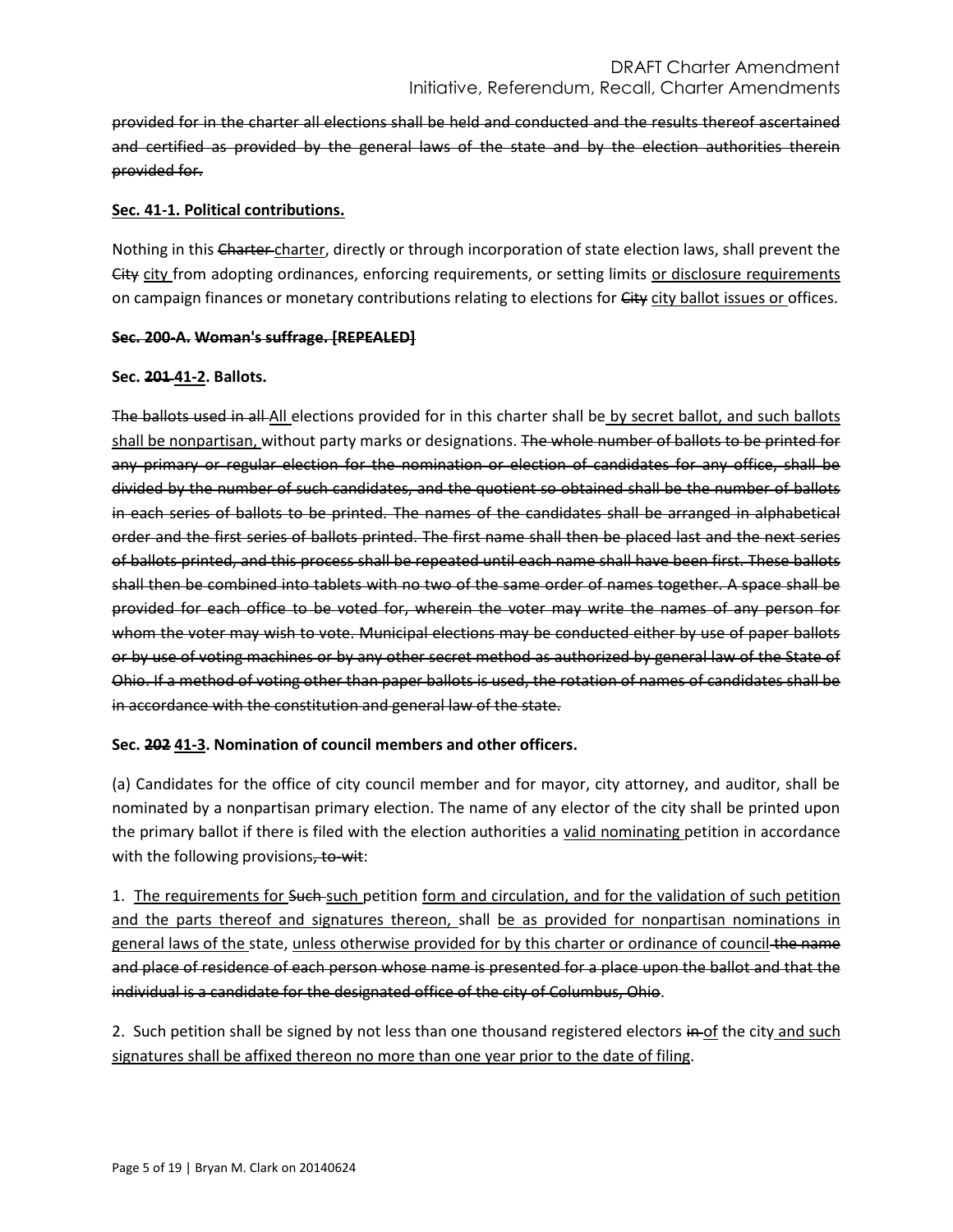# DRAFT Charter Amendment Initiative, Referendum, Recall, Charter Amendments

3. Such petitions shall contain a provision that each signer thereto thereby pledges to support and vote for the candidate or candidates whose names are therein presented for a place upon the ballot, and each elector signing a petition shall add a place of residence, with street and number, and date of signing, and may subscribe to one nomination for each of the places council offices or other elective offices of the city to be filled and no more. All signatures shall be made with ink or indelible pencil.

4. The signatures of all the petitioners need not be appended to one paper, but to each separate paper there shall be attached a statement signed by the circulator thereof, under penalty of election falsification, stating the number of signers thereto, that each person signed in the circulator's presence on the date mentioned, and that to the best of the circulator's knowledge, the signature is that of the person whose name it purports to be.

5. Such petitions shall be filed with the election authorities no later than four p.m., not less than ninety days previous to the day of such primary election.

46. Such petitions shall contain the names and addresses of five registered electors of the City city of Columbus designated in advance by the candidate or candidates as a nominating committee, which committee may fill vacancies caused by the death or withdrawal of the candidate or candidates as set forth in Section 206 of this Charter.

(b) Notwithstanding the provisions of paragraph (a) of this Section-section, if no petition in accordance with the provisions of paragraph (a) of this Section section is filed for any of the offices to be voted on at the next regular municipal election, or if the number of persons filing such petitions does not exceed, as to any such office, the number of candidates which would be placed upon the ballot at the next regular municipal election, then no primary election should be held for the purpose of nominating candidates for such office to be voted upon at such next regular municipal election. The election officials whose duty it would have been to provide for and conduct the holding of such primary election, shall declare the results thereof and issue certificates of nomination to the persons entitled thereto if such primary election had been held, shall declare each of such persons filing petitions in accordance with the provisions of paragraph (a) of this Section section to be nominated and shall place their names on the ballot at the next regular municipal election in the same manner as though such primary election had been held and such persons had been nominated at such elections.

# **Sec. 202-1 41-4. Nomination and election of the remainder of an unexpired term.**

The following procedures for the nomination and election of a successor shall apply when this Charter charter requires an election for the remainder of an unexpired term of office:

(a) When a vacancy occurs during the term of office of an elected city official and an appointment to fill that vacancy has been made more than 30 days before the deadline for filing nominating petitions for the next regular municipal election, then unless this charter section provides otherwise, the nomination and election of candidates for the unexpired term shall be conducted in the manner provided in this charter for the nomination and election for such office.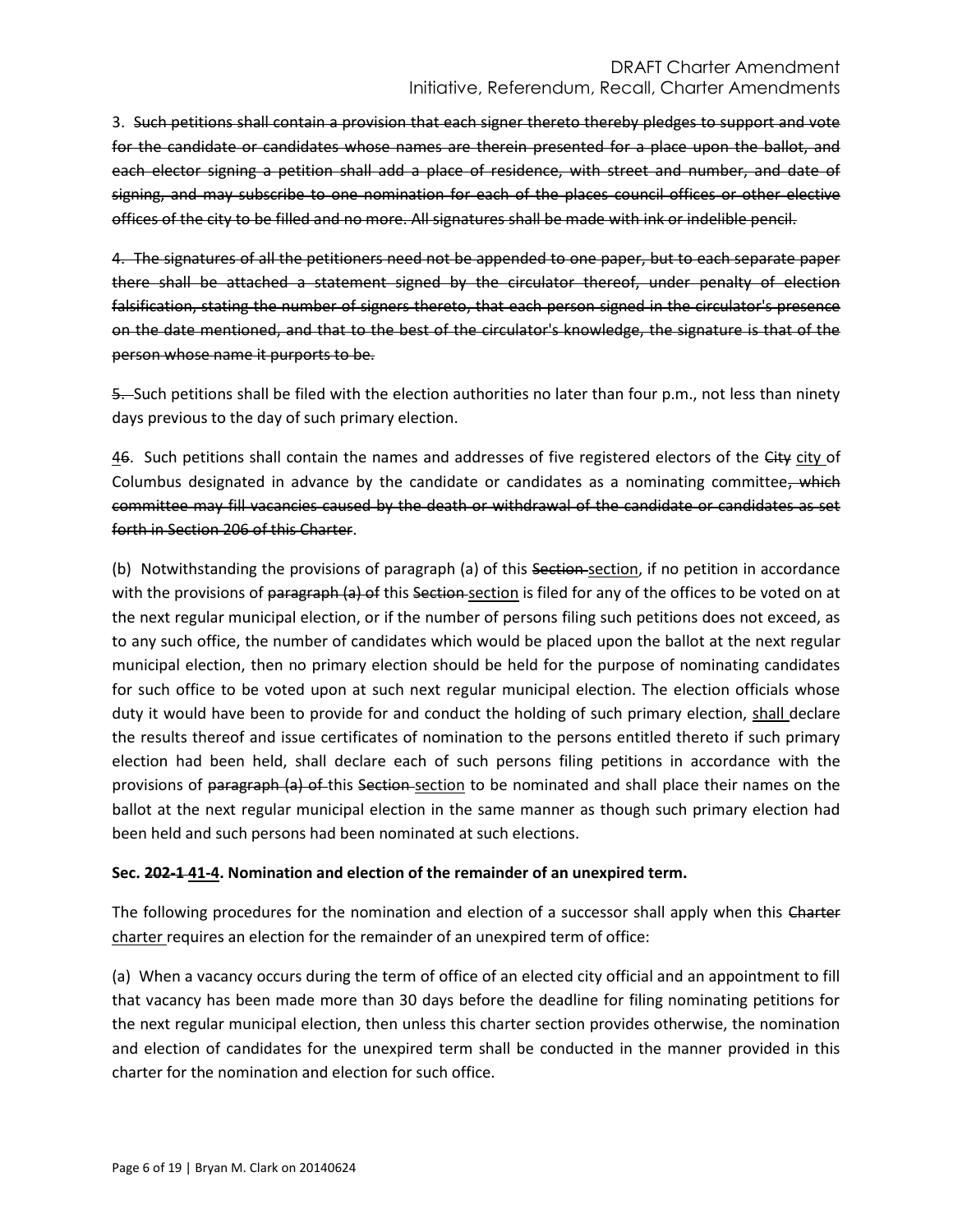# DRAFT Charter Amendment Initiative, Referendum, Recall, Charter Amendments

(b) When a vacancy occurs during the term of office of an elected city official and an appointment to fill that vacancy has been made less than 30 days before the deadline for filing nominating petitions for the next regular municipal election but more than 90 days before the next regular municipal election, then candidates seeking election to the unexpired term shall file nominating petitions otherwise in compliance with this charter-Charter Section 202(a) not less than 30 day after the appointment to fill such vacancy has been made, and there shall be no primary election.

Notwithstanding other provisions of this charter, in that case the election authorities shall place all candidates on the ballot at the next regular municipal election all candidates who have filed valid nominating petitions otherwise in compliance with this charter Charter Section 202(a), and the candidate who shall receive the greatest number of votes shall be declared elected for the unexpired term.

(c) Notwithstanding other provisions of this charter, an election for the remainder of an unexpired term of office is not required by this charter when an appointment to fill the vacancy occurs less than 90 days before the next regular municipal election.

(d) The nomination and election for the remainder of an unexpired term of a council member shall be conducted separately from other council nominations and elections that may be on the ballot at that regular municipal election.

## **Sec. 203. Acceptance.**

Any person whose name has been submitted for candidacy by such petition shall file an acceptance of such candidacy with the election authorities not later than fifty-five days previous to such primary election; otherwise that name shall not appear upon the ballot. Provided, however, that such acceptance shall, in the years 1945 and 1947, be filed with the election authorities not later than seventy days previous to such primary election.

# **Sec. 204. Form of primary ballot.**

Except that the crosses here shown shall be omitted and that in place of the names of candidates and number of places to be filled, as here shown, there shall appear the names of candidates, actually seeking nomination, and the number of places to be filled, the ballots shall be printed substantially as follows:

### **PRIMARY ELECTION**

**Instructions to voters.** Vote for not more than the number of persons to be elected to the office designated by making a cross in the square opposite and to the left of their names. If you wrongfully mark, tear or deface this ballot, return it to the judges and obtain another.

FOR COUNCILMEMBERS (Vote for not more than four)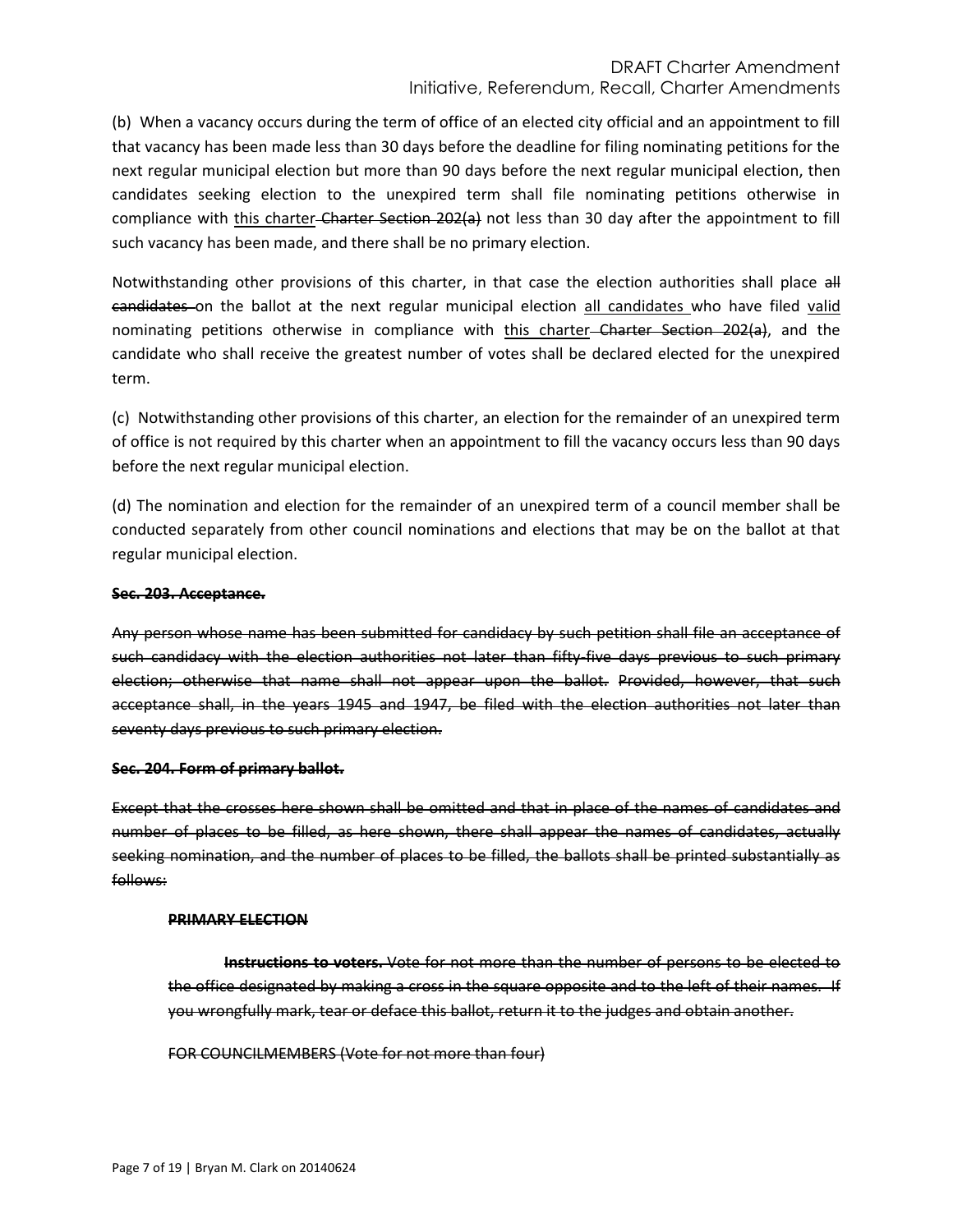| X | JOHN COE           |
|---|--------------------|
|   | JANE DOE           |
| Х | MICHAEL HOE        |
| X | <b>MARY POE</b>    |
| X | <b>RICHARD ROE</b> |

### FOR MAYOR (Vote for not more than one)

|   | <b>ALICE DALTON</b> |
|---|---------------------|
| х | <b>THOMAS DEAN</b>  |
|   | <b>LEE EVANS</b>    |

## **Sec. 205 41-5. Election of council members and other officers.**

The candidates for nomination to the office of city council member who shall receive the greatest vote in such primary shall be placed on the ballot at the next regular municipal election in number not to exceed twice the number of vacancies in the city council to be filled, and the two candidates for nomination for each of the other offices to be filled who shall receive the greatest number of votes shall also be placed on the ballot at such regular municipal election, and the candidates at the regular municipal election, equal in number to the places to be filled, who shall receive the highest number of votes at such regular municipal election, shall be declared elected. A tie between two or more candidates for the office of city council member, or between candidates for any other office, shall be decided by lot under the direction of the election authorities, as provided by the general election laws of the state.

### **Sec. 206 41-6. Replacement upon death, disqualification or withdrawal of candidate.**

(a) If a person nominated by petition as a candidate for the office of city council member or for mayor, city attorney, or auditor, at a nonpartisan primary election, if such an election is to be held for the office sought by such candidate, dies, is disqualified or withdraws-not less than forty days-before the day of such primary election, the vacancy so created may be filled in the manner and by the deadline provided for in general laws of the state, unless otherwise provided by this charter or ordinance of council-by the nominating committee of five persons designated in the nominating petition of the affected candidate.

(b) if If a person is either nominated in the primary election as a candidate for the office of council member or for mayor, city attorney, or auditor, other elected city office for the next subsequent general election or certified as a candidate for the next subsequent general election according to this charter Section 202(b) of this Charter, and such candidate dies, is disqualified, or withdraws not less than forty days before such general election, the vacancy so created may be filled in the manner and by the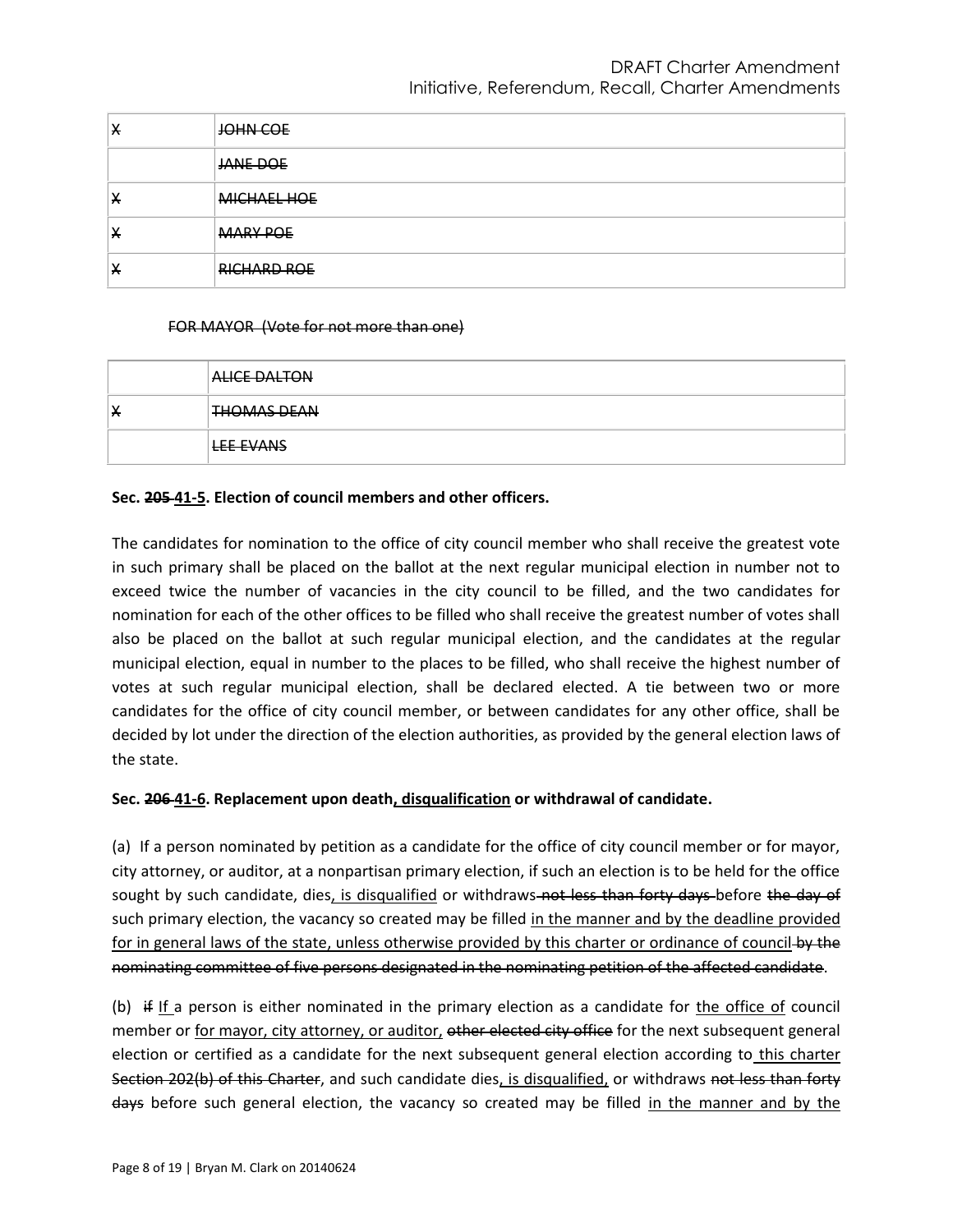deadline established in general laws of the state, unless otherwise provided by this charter or ordinance of council by the nominating committee of five persons designated by the nominating petition filed prior to the primary election by the affected candidate.

(c) To fill the vacancy created by the death or withdrawal of a candidate for council member or other elected city office under provisions (a) or (b) of this section the members of the nominating committee of five persons designated in the nominating petition filed by the affected candidate, or a majority of them shall file with the appropriate election officials, not less than forty days before the day of either the primary election or the general election, a certificate signed and sworn to under oath by each of them, designating the person they select to fill such vacancy. Such certificate must be accompanied by the written acceptance of the person whose name is so certified.

## **Secs. 207 to 209. [Deleted 11-7-33.]**

### **Sec. 210. Form of ballots.**

Ballots used for the election of candidates shall contain a complete set of the offices to be filled, and the names of candidates for each office shall be arranged under the title thereof as hereinbefore provided. The ballots shall be so printed that the voter may designate the candidates, to the number to be elected, for whom the voter desires to vote.

## **Sec. 211. [Ballot form illustrated.]**

Except that the crosses here shown shall be omitted, and that in place of the titles of officers and names of candidates here shown, there shall appear the titles of offices actually to be filled and the names of candidates nominated therefor, the ballots shall be printed substantially as follows:

FORM OF BALLOT Instructions to Voters

(1) Vote for the candidate or candidates you wish to support by making a cross (X) in the square opposite and to the left of their names. You must not vote for more than the number to be elected.

(2) If you wrongfully mark, or tear or deface this ballot, return it to the judges and obtain another.

FOR COUNCIL MEMBERS

# **Secs. 212 to 214. [Deleted 11-7-33.]**

# **Sec. 42. Questions and issues.**

The following provisions shall govern any petition for an initiated ordinance, referendum, recall, or charter amendment.

# **Sec 42-1. Petition templates.**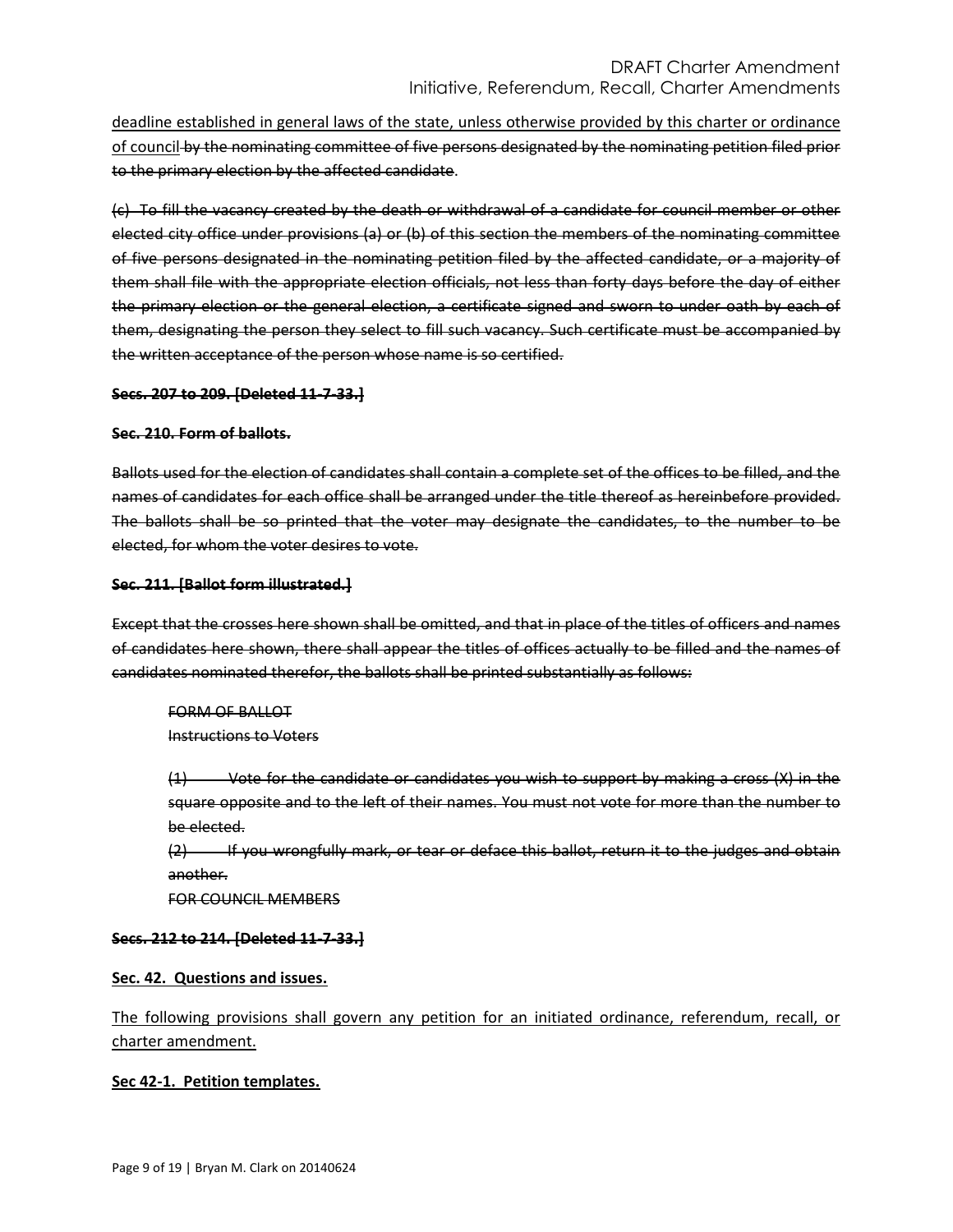The city clerk shall produce petition templates for an initiated ordinance, referendum, recall, and charter amendment, which templates shall conform to the provisions of this charter and general laws of the state, unless otherwise provided by this charter or ordinance of council.

# **Sec. 42-2. Petition forms.**

Each petition for a proposal initiated by a citizen shall comply with the following as to form and with general laws of the state, unless otherwise provided:

- 1. A petition may be circulated in separate part-petitions, but shall be uniform in character.
- 2. Each part-petition shall be circulated and submitted as a single instrument.
- 3. The petition and parts thereof shall be printed in a single, uniform color.
- 4. A petition may only contain one proposal, which shall not address multiple or unrelated subject matters or questions of law.
- 5. The title of the proposal shall clearly and without argument describe the proposed ordinance, referendum, recall, or charter amendment, and such title shall be placed, in at least fourteenpoint font, on the top of each page of a part-petition, which pages shall be numbered sequentially.
- 6. A petition shall contain a full and correct copy of any proposed ordinance, referendum, or charter amendment, with no summary, argument or other ancillary information regarding the proposal placed thereon, unless otherwise required by this charter or ordinance of council.
- 7. On each page of a part-petition where voter's signatures may be placed, the following shall be printed, in at least twelve-point font, below the title of such proposal: "NOTICE: Whoever knowingly signs this petition more than once; signs a name other than one's own on this petition, except as provided by general laws of the state; or signs this petition when not a qualified elector of the City of Columbus, is liable to prosecution."
- 8. The following sentence shall appear in the circulator's statement provided for by general law: "I am provided or promised moneys or things of value to circulate this petition by ................................ (Name and address of employer)."

**Sec. 42-3. Petition committee.** The petition shall bear the names of five qualified electors of the city of Columbus, who shall represent the petitioners in all matters relating to such petitions and shall be known as the petition committee.

**Sec. 42-4. Filing certified copy of petition with city clerk.** Whoever seeks to propose by petition an ordinance, referendum, recall, or charter amendment shall file a certified copy of the petition with the city clerk prior to circulating the same.

**Sec. 42-5. Duties upon filing of certified copy of petition.** The city clerk shall forward the certified copy of a petition forthwith to the city attorney and the members of council. The city attorney shall determine if the petition addresses a single subject and meets the requirements as to form herein, and shall report the same to the city clerk and the members of council.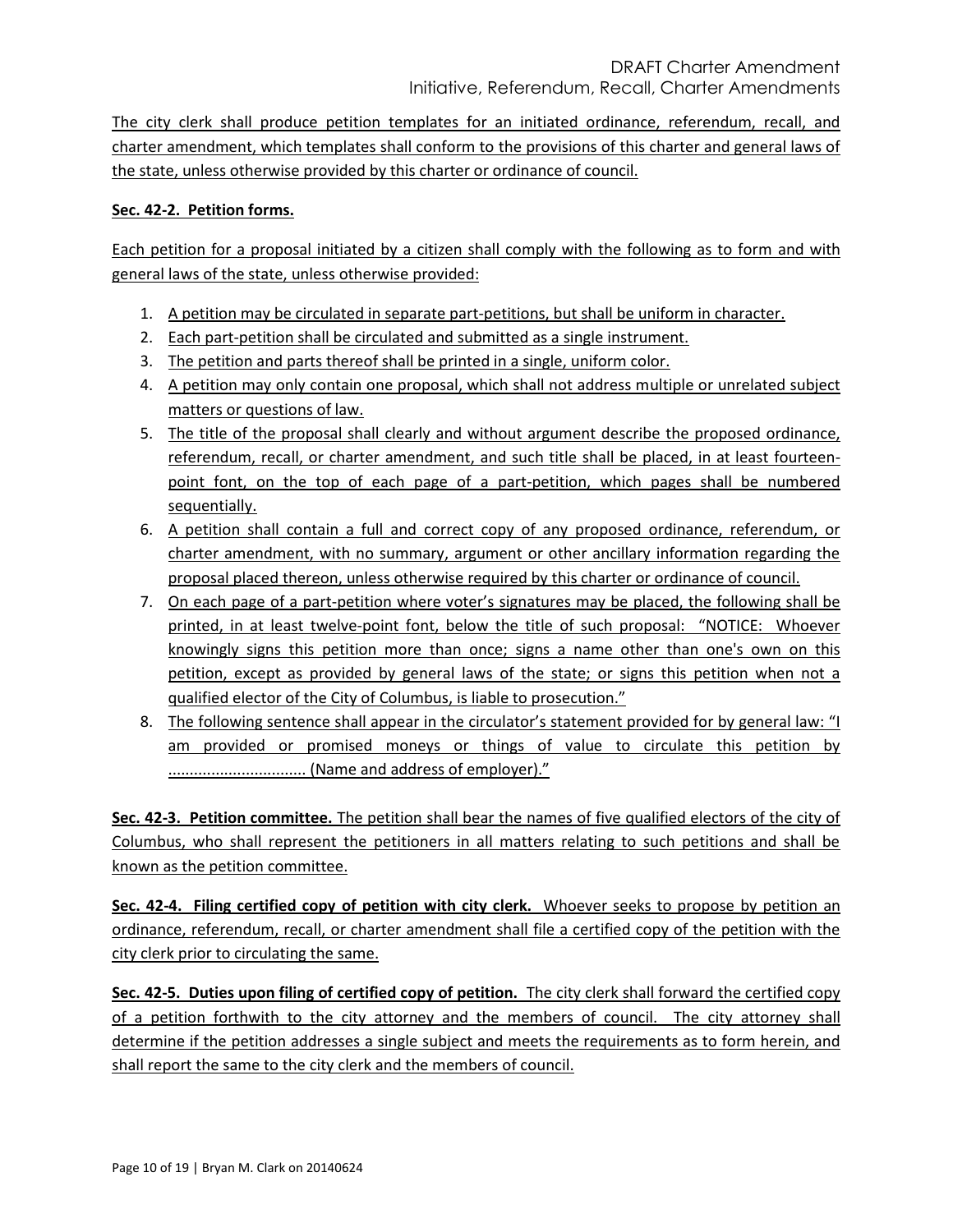**Sec. 42-6. Statement of intent to compensate.** Any person or entity providing or promising moneys or things of value for the circulation, supervision, management, or other organization of a petition shall file a statement to that effect with the city clerk prior to providing any such moneys or things of value. The statement shall be on a form prescribed by the city clerk and duly notarized. Upon the filing of the petition, such person or entity shall file with the city clerk, on a form prescribed by the city clerk and duly notarized, an itemized statement of moneys or things of value promised or provided for the circulation, supervision, management, or other organization of such petition.

**Sec. 42-7. Withdrawal, effect of withdrawal or insufficiency.** No petition, or part thereof, presented to or filed with any office of the city of Columbus may be withdrawn from such public office. A petition shall be withdrawn from consideration by the city if the petition committee submits to the city clerk a written notice of withdrawal, signed by a majority of the committee and duly notarized, prior to final action on the petition; and a petition shall be withdrawn from consideration by the electors if notice is submitted in like manner prior to the fortieth day before the date of the election thereon.

**Sec. 42-8. All petitions to be filed with city clerk.** All separate part-petitions providing for a proposed ordinance, referendum, recall, or charter amendment shall be filed at the same time, as one instrument, with the city clerk. No alterations, corrections, or additions may be made to a petition after it is filed in a public office. Petitions for an initiated ordinance or charter amendment shall be filed within one year of filing a certified copy of the same with the city clerk; petitions for recall or referendum shall be filed as otherwise provided for herein.

**Sec. 42-9. Duties of upon filing of a petition.** Within ten days after filing, the city clerk shall cause copies of the petitions to be made, and shall forward the petitions to the elections authorities to validate the signatures on the petition and to the city attorney to advise on the legal sufficiency of the petition, based upon any applicable local, state or federal laws, rules or regulations; provided, however, in the case of a proposed charter amendment, the city clerk shall forward the petitions forthwith to the elections authorities and the city attorney. Validation of signatures shall be reported by the elections authority within ten days of their receipt of the petition. The city clerk shall, upon receipt, forthwith forward to the council the elections authority's report regarding signature validation and the city attorneys' findings regarding legal sufficiency.

**Sec. 42-10. Validation of part-petitions, signatures.** Validation of signatures and part-petitions shall be as provided for in the general laws of the state, unless otherwise provided by this charter or ordinance of council. No part-petition which includes a purported elector's signature or circulator's signature affixed prior to the date of filing a certified copy of the petition shall be deemed valid.

**Sec. 42-11. Council action by ordinance.** Council action on a petition for any proposed ordinance, referendum, or charter amendment shall be by ordinance. The petition and signatures appended to a petition found to be sufficient as provided herein shall be presumed to be in all respects sufficient, unless not later than forty days before the election, it shall be otherwise proven.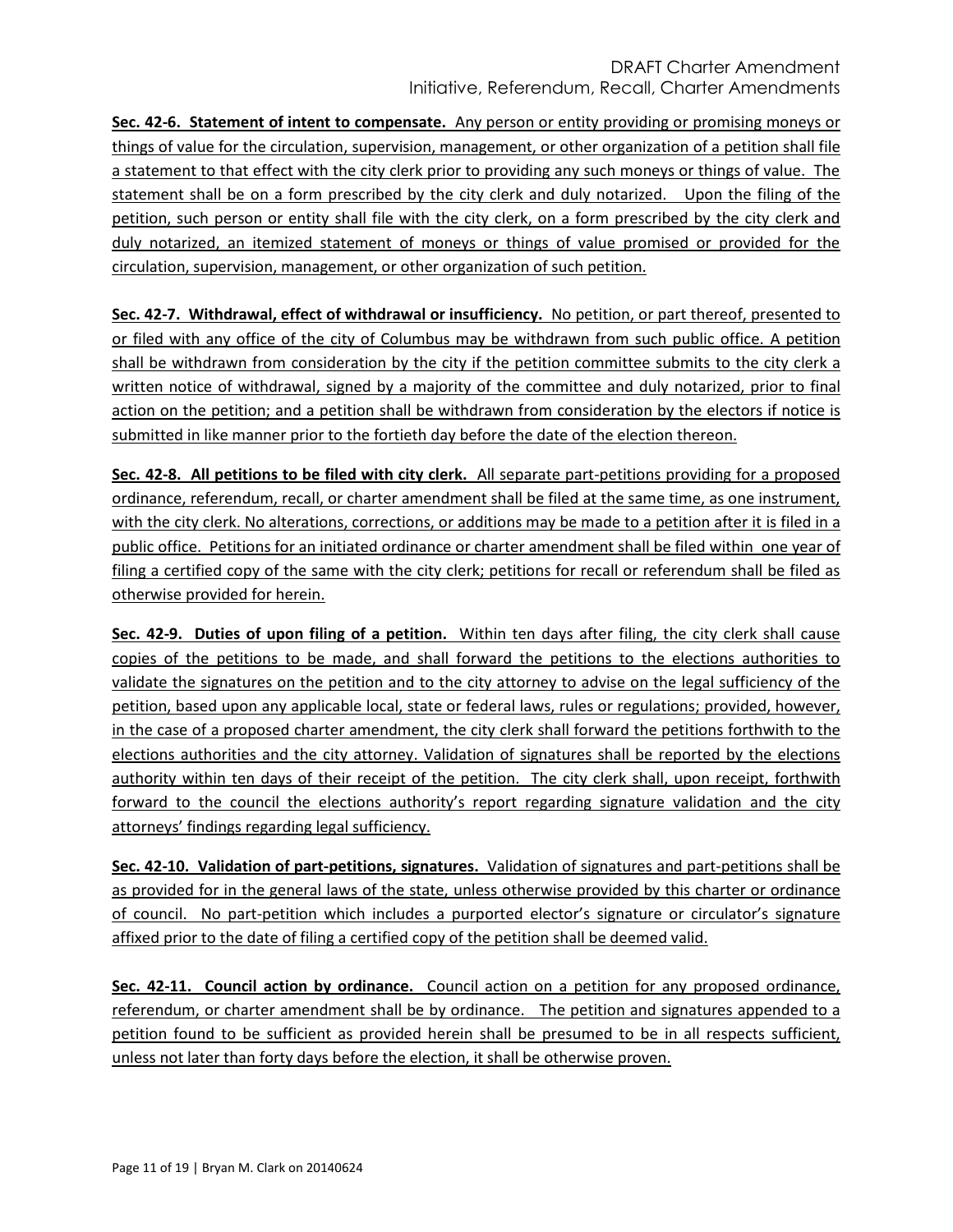**Sec. 42-12. Petitions not subject to veto, referendum.** Any ordinance placing an issue before voters or setting the date of an associated special election shall go into effect and be in force from and after the date of passage, and shall not be submitted to or require the mayor's signature, or be subject to the mayor's veto; nor shall such ordinance be subject to the referendum.

**Sec. 42-13. Conflicting questions and issues.** If two or more proposals are approved or adopted at the same election, and the city council finds that any provisions of two or more are in conflict, the proposal receiving the highest number of votes shall prevail.

**Sec. 42-14. Effect of petition irregularities after approval by voters.** No vote on a proposal submitted to the electors of the city of Columbus shall be held ineffective or void on account of the insufficiency of the petitions by which such submission of the proposal was procured.

**Sec. 42-15. Legal review, action upon approval of initiated question or issue.** Upon approval of an initiated proposal, the city attorney shall review the same. If the city attorney finds any conflicts between the proposal so approved and any applicable local, state or federal law, this charter, the Ohio Constitution, or the United States Constitution, the city attorney shall promptly inform the mayor and city council of the same in writing.

**Sec. 43. Ordinance initiated by petition**. The power to initiate an ordinance by petition is hereby reserved to the people of the city of Columbus. Any proposed ordinance may be submitted to the council by a petition signed by registered electors of the city equal to not less than five per cent of the total vote cast at the last preceding regular municipal election for mayor. Any such proposed ordinance shall comply, in all respects, with the requirements of this charter and rules of council regarding ordinances.

**Sec. 43-1. Council action on initiated ordinances.** Upon receipt of the report regarding the validation of signatures, the city clerk shall read a summary of the same into the record. Within fourteen days thereafter, the council shall determine the sufficiency of the petition by ordinance. Should the council find such petition sufficient, it shall vote within thirty days to either adopt the proposed ordinance without alteration, or by ordinance forthwith order and provide for the submission of such proposed ordinance in its original form to a vote of the electors of the city.

**Sec. 43-2. Placement of issue on the ballot.** The aforesaid ordinance shall require that such proposed ordinance be submitted at the next regular municipal election if one shall occur not less than sixty nor more than one hundred and twenty days after its passage. If no such election will be held within the period herein provided, the council shall, at its sole discretion, order and provide for the submission of such proposed ordinance to a vote of the electors of the city at either a special election within such period, or at the next regular municipal election.

**Sec. 43-3. Ballot language, initiated ordinance.** In any ordinance placing a proposed ordinance on the ballot, city council shall prescribe a brief summary of the same, which shall be accurate, shall not be misleading, and shall be without material omission or argument. The summary so prescribed shall be placed upon the ballot. City council may further prescribe arguments, of no more than 200 words each,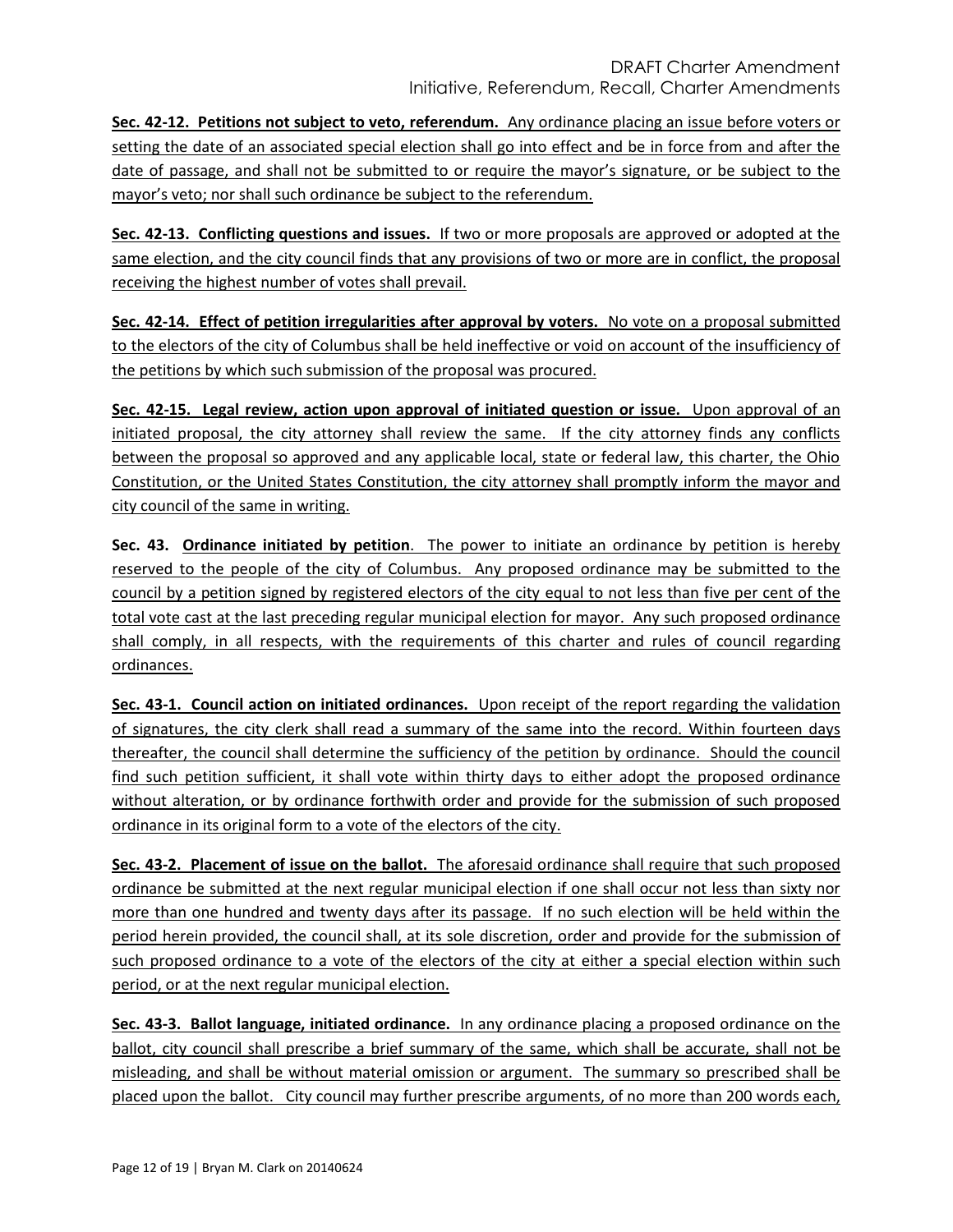printed side by side in such order as council deems appropriate, in support of and in opposition to such proposed ordinance; and such arguments shall properly represent the substance, purpose and effect of the proposal. The ballot committee may prepare and present to city council suggested arguments for such proposal, which shall properly identify the substance, purpose and effect of the proposal. The arguments, so prescribed by council, shall be affixed to a copy of the proposal ordinance and shall be placed in each voting location of the city.

**Sec. 43-4. Effect of electoral vote on proposed ordinance.** If such proposed ordinance be approved by a majority of the electors voting thereon, it shall become an ordinance of the city at the time fixed therein, or upon the completion of the official canvass of the election, whichever is later.

**Sec. 44. Referendum initiated by petition.** The power to initiate a referendum by petition on any ordinance, other than those ordinances listed herein, is hereby reserved to the people of the city of Columbus. Any proposed referendum may be submitted to the council by a petition signed by registered electors of the city equal to not less than five per cent of the total vote cast at the last preceding regular municipal election for mayor, and such petition shall be submitted within 30 days of final action by the council.

**Sec. 44-1. Ordinances not subject to the referendum.** The following shall not be subject to the referendum, but shall go into effect at the time indicated therein:

- (a) Any annual appropriation ordinance.
- (b) In all cases where council is required to pass more than one ordinance or other measure to complete the legislation necessary to make and pay for any public improvement, the referendum shall apply only to the first ordinance or measure required to be passed.
- (c) Ordinances or resolutions providing for the approval or disapproval of appointments or removals by the mayor, and appointments or removals made by council.
- (d) Action by the council on the approval of official bonds.
- (e) Ordinances or resolutions providing for the submission of any proposal to a vote of the electors.

**Sec. 44-2. Effect of referendum petition on subject ordinance**. If a petition for referendum shall be filed as provided for herein regarding an ordinance that shall go into effect thirty days after final passage by the council, such ordinance shall not be operative until the steps indicated herein have be taken. If a petition for referendum is filed as provided for herein regarding an emergency measure, such ordinance shall go into effect at the time indicated in such ordinance. If, when submitted to a vote of the electors, an emergency measure is not approved by a majority of those voting thereon, it shall be considered repealed as regards any further action thereunder; but such measure so repealed shall be deemed sufficient authority for payment, in accordance with the ordinance, of any expense incurred previous to the referendum vote thereon. If any aforesaid referendum petition be filed regarding a measure passed by the council providing for an expenditure of money, a bond issue, or a public improvement, all steps preliminary to such actual expenditure, actual issuance of bonds, or actual execution of a contract for such improvement, may be taken prior to the election.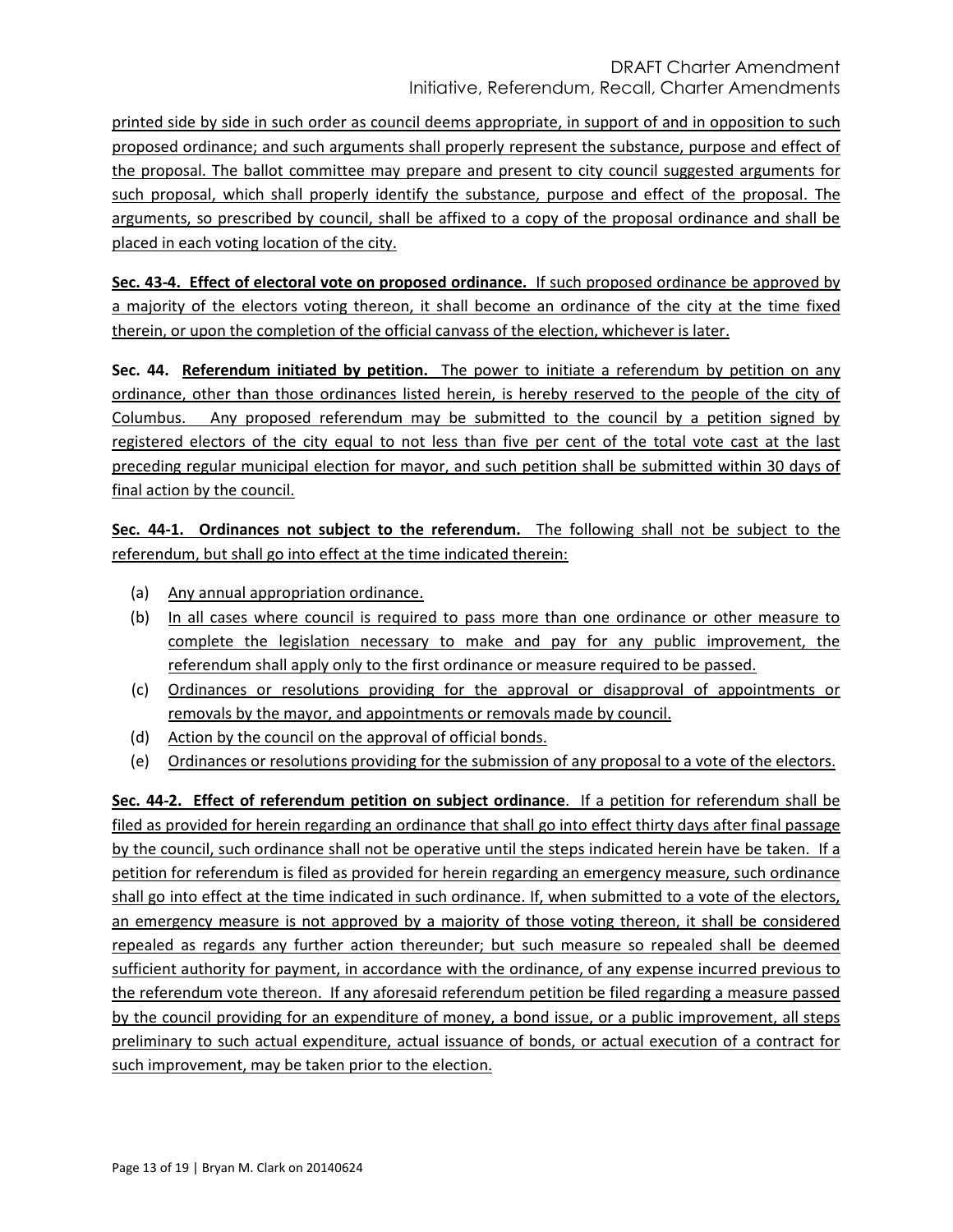**Sec. 44-3. Council action on petition for referendum.** Upon receipt of the report regarding the validation of signatures, the city clerk shall read a summary of the same into the record. Within fourteen days thereafter, the council shall determine the sufficiency of the petition. Should the council find such petition sufficient, it shall vote within thirty days to either repeal the subject ordinance, or by ordinance forthwith order and provide for the submission of such proposed referendum in its original form to a vote of the electors of the city.

**Sec. 44-4. Placement of issue on the ballot.** The aforesaid ordinance shall require that such proposed referendum be submitted at the next regular municipal election if one shall occur not less than sixty nor more than one hundred and twenty days after its passage. If no such election will be held within the period herein provided, the council shall, at its sole discretion, order and provide for the submission of such proposed referendum to a vote of the electors of the city at either a special election within such period, or at the next regular municipal election.

**Sec. 44-5. Ballot language, referendum.** In any ordinance placing a referendum on the ballot, city council shall prescribe a brief summary of the same, which shall be accurate, shall not be misleading, and shall be without material omission or argument. The summary so prescribed shall be placed upon the ballot. City council may further prescribe arguments, of no more than 200 words each, printed side by side in such order as council deems appropriate, in support of and in opposition to such referendum; and such arguments shall properly represent the substance, purpose and effect of the proposal. The ballot committee may prepare and present to city council suggested arguments for such proposal. The arguments, so prescribed by council, shall be affixed to a copy of the proposal referendum and shall be placed in each voting location of the city.

**Sec. 44-6. Effect of electoral vote on referendum.** If such proposed referendum be approved by a majority of the electors voting thereon, the ordinance which was the subject of the referendum shall be repealed upon the completion of the official canvass of the election.

**Sec. 45. Charter amendments.** Proposed amendments to this charter may be submitted to the electors of the city by a two-thirds vote of the council and such submission shall be by ordinance. Proposed amendments to this charter shall be submitted by the council forthwith upon a petition signed by electors of the city equal to not less than ten percent of the total vote cast at the last preceding regular municipal election.

**Sec. 45-1. Council action on petition for proposed charter amendment.** Upon receipt of the report regarding the validation of signatures, the city clerk shall read a summary of the same into the record. The council shall forthwith determine the sufficiency of the petition. Should the council find such petition sufficient, it shall forthwith by ordinance provide for the submission of such proposed charter amendment to a vote of the electors of the city.

**Sec. 45-2. Placement of issue on the ballot.** The aforesaid ordinance shall order and provide for the submission of such proposed charter amendment to the electors at the next regular municipal election if one shall occur not less than sixty nor more than one hundred and twenty days after its passage;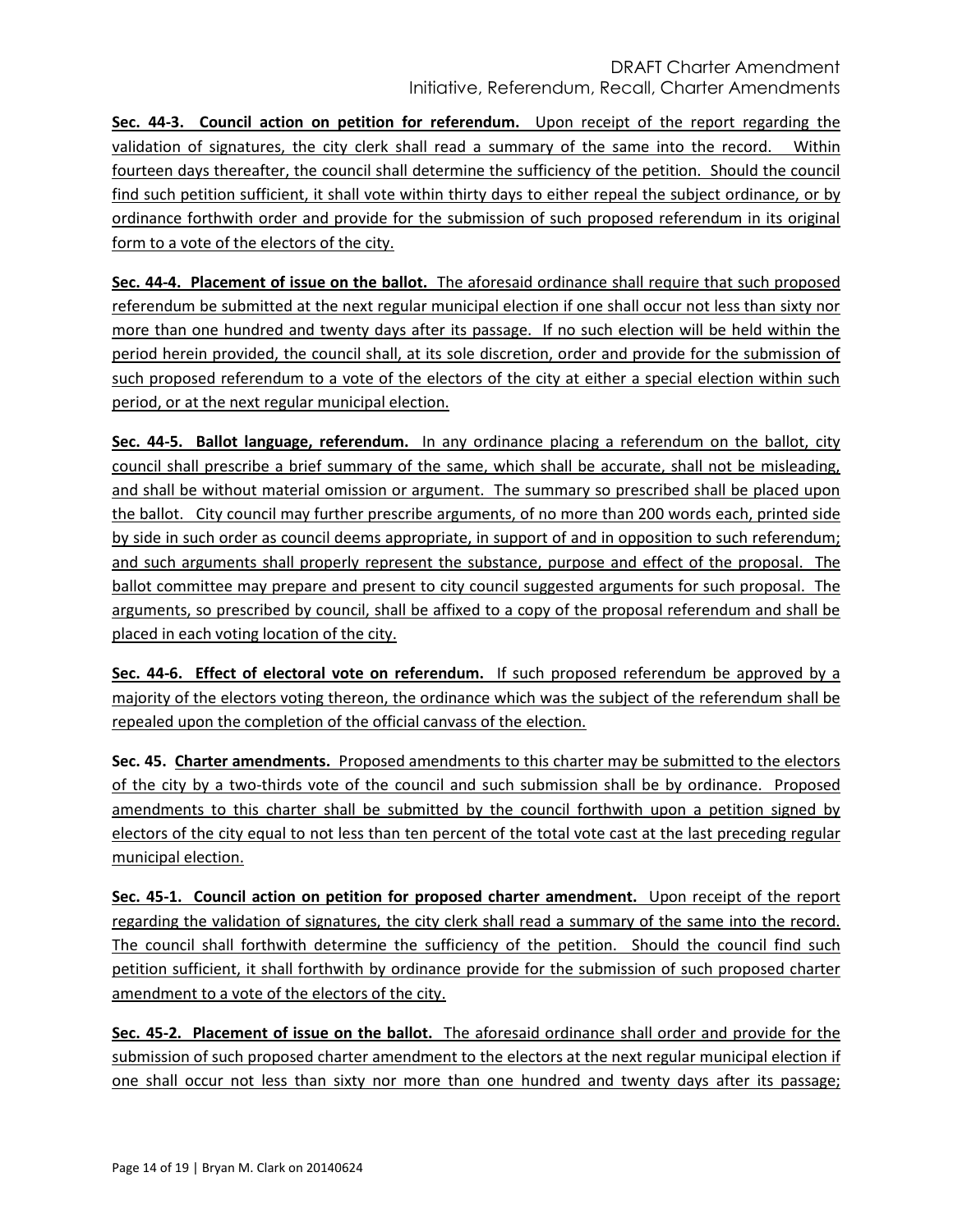otherwise it shall provide for the submission of the question at a special election to be called and held within the time aforesaid.

**Sec. 45-3. Notice of charter amendment.** The city clerk shall provide notice of any proposed charter amendment as provided for by general laws of the state, unless otherwise provided.

**Sec. 45-6. Ballot language, generally.** In any ordinance placing a proposed charter amendment on the ballot, city council shall prescribe a brief summary of the same, which shall be accurate, shall not be misleading, and shall be without material omission or argument. The summary so prescribed shall be placed upon the ballot. City council may further prescribe arguments, of no more than 200 words each, printed side by side in such order as council deems appropriate, in support of and in opposition to such proposed charter amendment; and such arguments shall properly represent the substance, purpose and effect of the proposal. The ballot committee may prepare and present to city council the arguments for such proposal, which shall properly identify the substance, purpose and effect of the proposal. The arguments, so prescribed by council, shall be placed in the notice to voters provided for herein; and shall be affixed to a copy of the proposal charter amendment and be placed in each voting location of the city.

**Sec. 45-7. Effect of approval at election.** If such proposed amendment be approved by a majority of the electors voting thereon, it shall become a part of the charter at the time fixed in the proposed amendment, or upon the completion of the official canvass of the election, whichever is later.

**Sec. 46. The recall.** Any elective officer provided for in this charter may be removed from office by recall petition. Such recall petition shall contain the signatures of not less than fifteen per cent of the number of electors who voted in the last preceding regular municipal election for mayor. Except as herein otherwise provided, no petition for recall shall be filed within 180 days after a person takes office, nor within ninety days preceding a regular municipal election for such office. No more than three elective officers may be subject to the recall at any election.

**Sec. 46-1. Petition requirements.** Petitions for the recall shall be submitted to the city clerk within 30 days of the filing of the certified copy of the same. Separate petitions shall be submitted for each elective officer whose removal is sought. Petition for the recall of any elective officer shall contain the name and title of the person subject to the recall and a general statement in not more than two hundred words setting forth the grounds upon which the removal of such person is sought.

**Sec. 46-2. City clerk action on petition for proposed charter amendment.** Upon receipt of the report regarding the validation of signatures, the city clerk shall forthwith determine the sufficiency of the petition. If the clerk finds the petition sufficient, the city clerk shall forthwith serve notice of that fact upon the elective officer designated in the petition. If the official designated in the petition files a written resignation with the city clerk within five days after such notice, the office shall be forfeited. Such resignation shall be irrevocable, and the vacancy shall be filled in the manner of filling vacancies provided in this charter. If the elective officer whose removal is sought does not resign within five days after such notice, the city clerk shall thereupon forthwith order and provide for an election to determine the question of the removal of the elected official. The city clerk shall solicit from such official a general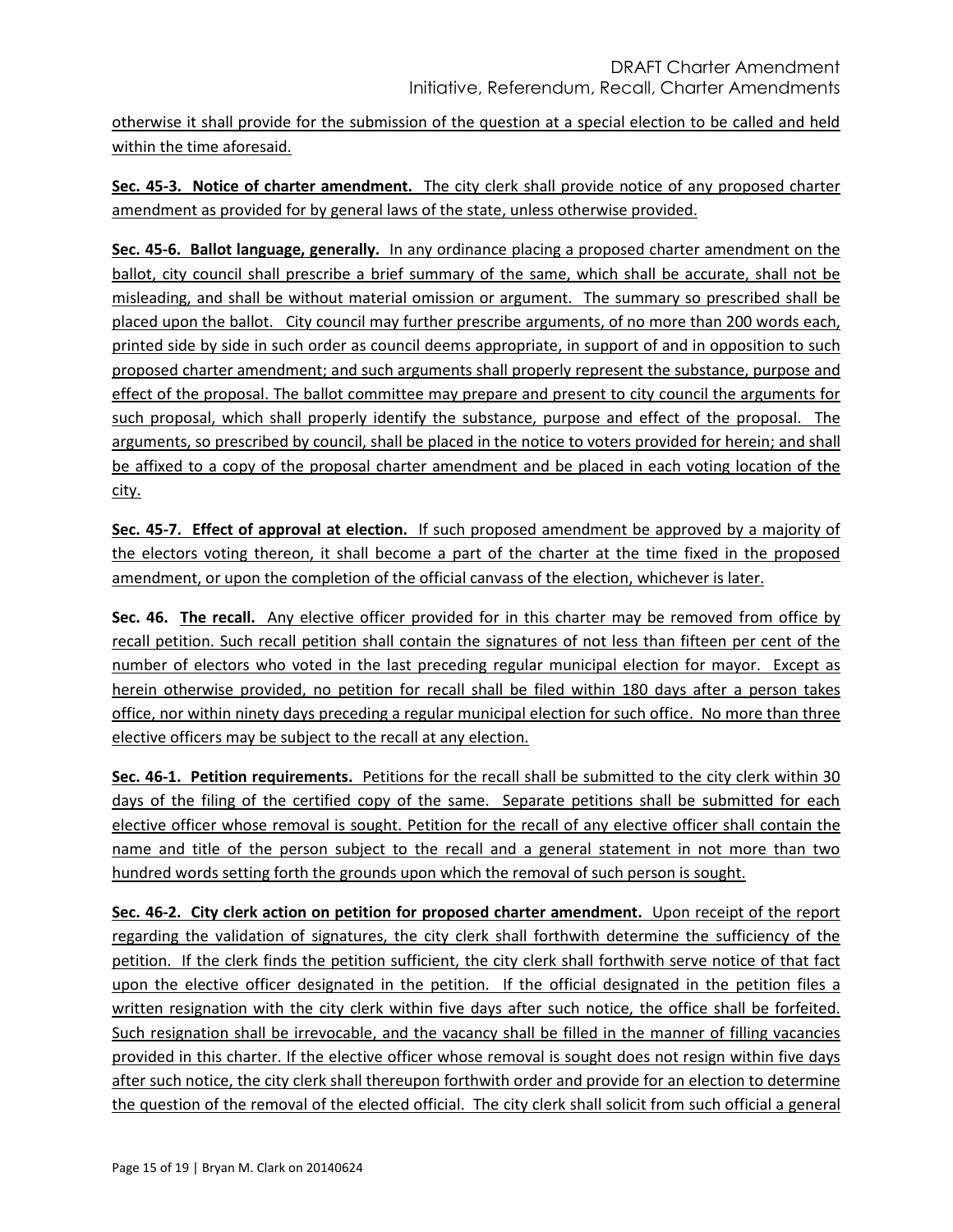statement in not more than two hundred words of the grounds upon which the person should retain office.

**Sec. 46-3 Placement of recall on the ballot.** The question of the removal of the elective officer shall be submitted to the electors of the city at the next regular municipal election if one shall occur not less than forty, nor more than sixty, days after the city clerk determines the sufficiency of the same. If no such election will be held within the period herein provided, the city clerk shall order and provide for a special election within such period. If more than three valid petitions have been found sufficient, the three petitions bearing the most valid signatures shall be submitted at such an election. After such election, the city clerk shall repeat the provisions herein until all such sufficient petitions have been submitted to the electors.

**Sec. 46-4. Ballot language, generally.** The ballot for any recall shall be as provided for by general laws of the state, unless otherwise provided.

**Sec. 46-5. Effect of electoral vote on recall.** If a majority of the votes cast on the question of removal of any officer are affirmative, the elective officer whose removal is sought shall thereupon be deemed removed from office upon the announcement of the official canvass of that election and the vacancy caused by such recall shall be filled in the manner provided in this charter for filling vacancies caused by death or resignation.

# **Secs. 212 to 214. [Deleted 11-7-33.]**

# **Sec. 215. Recall petition.**

Any elective officer provided for in this charter may be removed from office by the electors, by the following procedure:

A petition for the recall of the officer or offices designated, signed by at least one thousand of the electors of the city, and containing a statement in not more than two hundred words of the grounds of the recall, shall be filed with the city clerk, who shall forthwith notify the officer or officers sought to be removed, and the officer(s), within five days after such notice, may file with such city clerk a defensive statement in not exceeding five hundred words. The city clerk shall at once, upon the expiration of said five days, cause sufficient printed or typewritten copies of such petition, without the signatures, to be made, and to each attach a printed or typewritten copy of such defensive statement, if one is furnished within the time provided. The city clerk shall cause one copy of such petition to be placed on file in the clerk's office, and provide facilities for their signing the same, and the city clerk shall cause one copy to be placed in each of the several fire engine houses of the city, where the same shall be in the custody of the captain of the house, who shall provide facilities for their signing the same. The city clerk shall immediately cause notice to be published in the City Bulletin of the placing of such copies of such petition, together with a complete copy of the petition, without the signature, and of the defensive statement.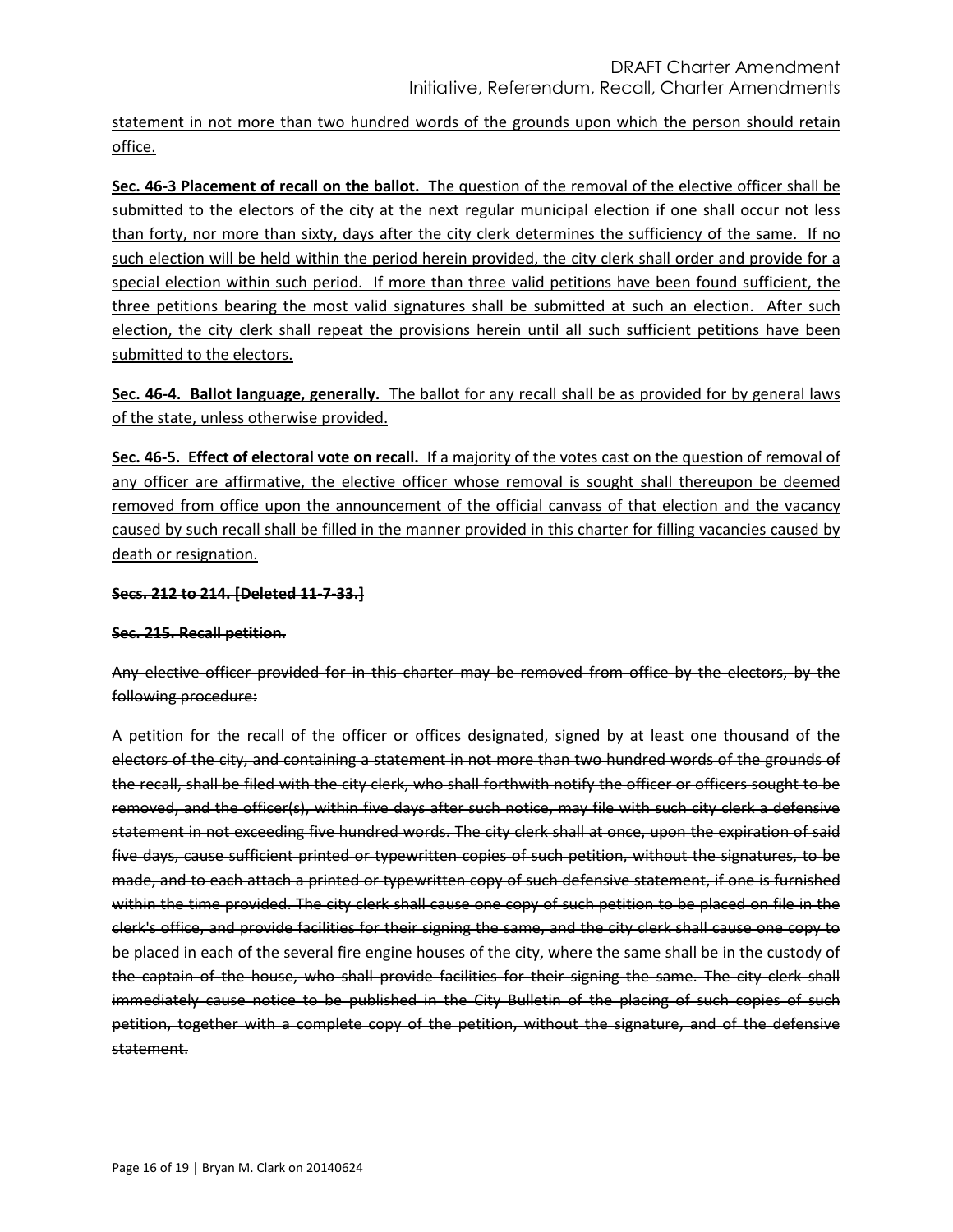Such copies of such petition shall remain on file in the several places designated, for the period of thirty days, during which time any of them may be signed by any elector of the city in person; but not by agent or attorney. Each signer of any of such copies shall sign in ink or indelible pencil, and shall place thereafter the signer's residence by street and number.

### **Sec. 216. Notice.**

At the expiration of said period of thirty days the city clerk shall assemble all of said copies as one instrument, and shall examine the same and ascertain and certify thereon whether the signatures thereto amount to at least fifteen per cent of the registered voters of the city. If such signatures do amount to such per cent the city clerk shall at once serve notice of that fact upon the officer or officers designated in the petition, and also deliver to the election authorities a copy of the original petition, with a certificate as to the percentage of registered voters who signed the same and a certificate as to the date of the last mentioned notice to the officer or officers designated in the petition.

#### **Sec. 217. Recall election.**

If the officer or officers, or any of them, designated in the petition, file with the city clerk within five days after the last mentioned notice from the city clerk, a written resignation, the said clerk shall at once notify the election authorities of that fact and such resignation shall be irrevocable and the vacancy shall be filled in the manner of filling vacancies provided in this charter. In the absence of such resignation, the election authorities shall forthwith order and fix a day for holding a recall election for the removal of those not resigning. Any such election shall be held not less than fifty days nor more than ninety days after the expiration of the period of five days last mentioned, and at the same time as any other general or special election held within such period; but if no such election be held within such period the election authorities shall call a special recall election to be held within the period aforesaid.

#### **Sec. 218. Ballots.**

The ballots at such recall election shall conform to the following requirements. With respect to each person whose removal is sought, the question shall be submitted: "Shall (name of person) be removed from the office of (title of office) by recall?" Immediately following each such question there shall be printed on the ballots the two propositions in the order here set forth:

```
"For the recall of (name of person)."
```

```
"Against the recall of (name of person)."
```
Immediately to the right of each of the propositions shall be placed a square in which the voters, by making a cross mark (X), may vote for either of such propositions.

### **Sec. 219. Filling of vacancies.**

In any such election if a majority of the votes cast on the question of removal of any officer are affirmative, the person whose removal is sought shall thereupon be deemed removed from office upon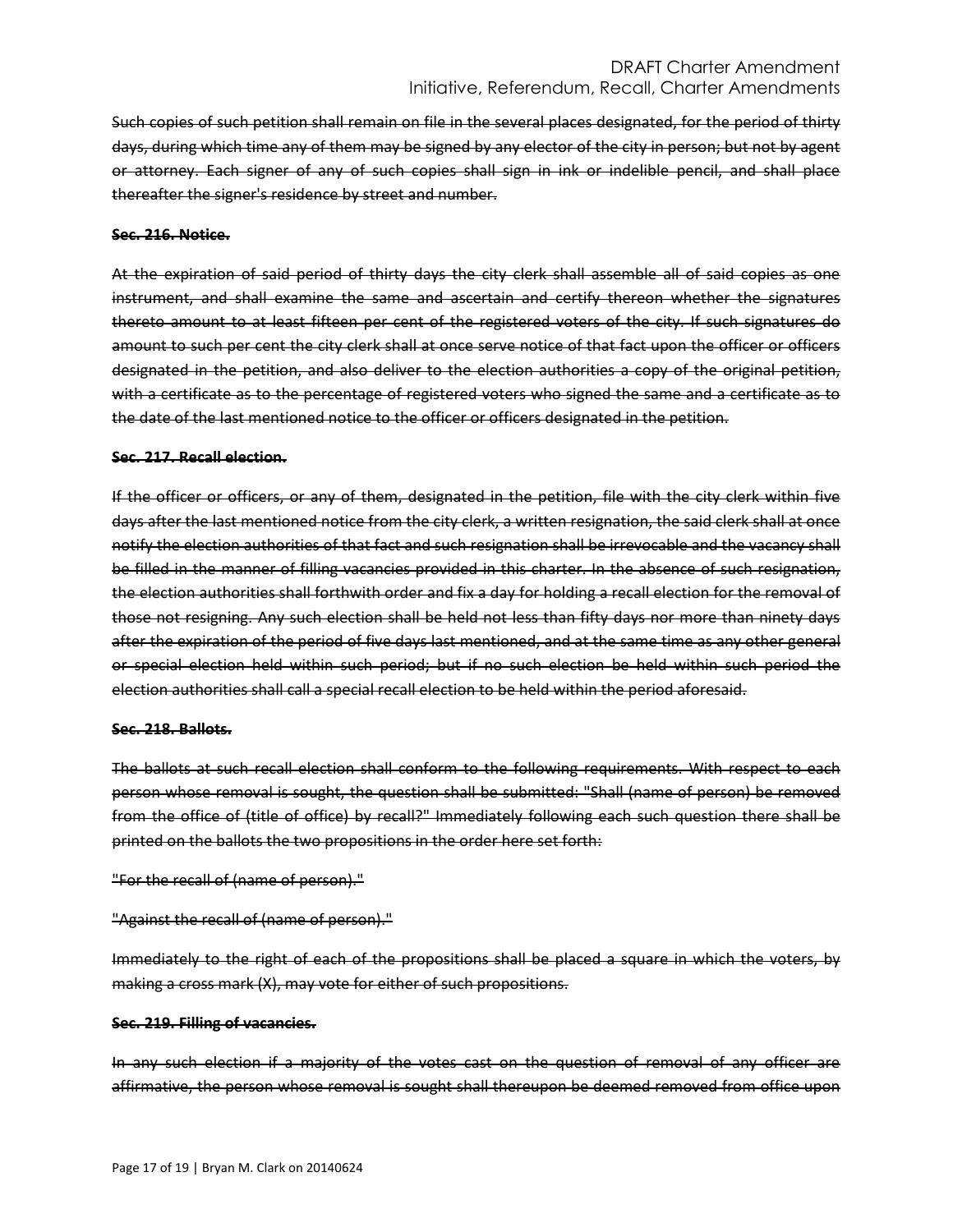# DRAFT Charter Amendment Initiative, Referendum, Recall, Charter Amendments

the announcement of the official canvass of that election and the vacancy caused by such recall shall be filled in the manner provided in this charter for filling vacancies caused by death or resignation.

If, however, an election is held for the recall of more than three council members, candidates to succeed them for their unexpired terms shall be voted upon at the same election, and shall be nominated without primary election, by petitions signed, dated and verified in the manner required for petitions presenting names of candidates for nomination at a primary election, and similar inform to such petitions, but signed by electors equal in number to at least two per cent of the registered voters of the city, and filed with the election authorities at least thirty days prior to such recall election. But no such nominating petition shall be signed or circulated until after the time has expired for signing the copies of the petition for the recall, and any signatures thereon antedating such time shall not be counted.

Candidates shall not be nominated to succeed any particular council members; but if only one council member is removed at such election, the candidate at such election receiving the highest number of votes shall be declared elected to fill the vacancy for the unexpired term; and if more than one council member is removed at such election, such candidates equal in number to the number of council members removed shall be declared elected to fill the vacancies; and among the successful candidates those receiving the greater number of votes shall be declared elected for the longer terms. Cases of ties, and all other matters not herein specially provided for, shall be determined by the rules governing elections generally.

#### **Sec. 220. Effect of resignations.**

No proceedings for the recall of all of the members of the city council at the same election shall be defeated in whole or in part by the resignation of any or all of them, but upon the resignation of any of them, the city council shall have power to fill the vacancy until a successor is elected and the proceedings for the recall and the election of successors shall continue, and have the same effect as though there had been no resignation.

### **Sec. 221. Miscellaneous provisions.**

Except as herein otherwise provided, no petition to recall any officer shall be filed within six months after the officer takes office. No person removed by recall shall be eligible to be elected or appointed to any city office during a period of two years after the date of such recall. The city clerk shall preserve all papers comprising or connected with a petition for a recall. The method of removal herein provided is in addition to such other methods other than recall as are, or may be, provided by general law.

### **Sec. 222. Offenses relating to petitions.**

No person shall falsely impersonate another, or purposely write a false name or residence, in signing of any petition for initiative, referendum or recall, or forge any name thereto, or sign any such paper with the knowledge that one is not a qualified elector of the city. No person shall sign, or knowingly permit to be signed, any petition for recall at any place other than one of the places hereinbefore designated for the signing of such petitions.